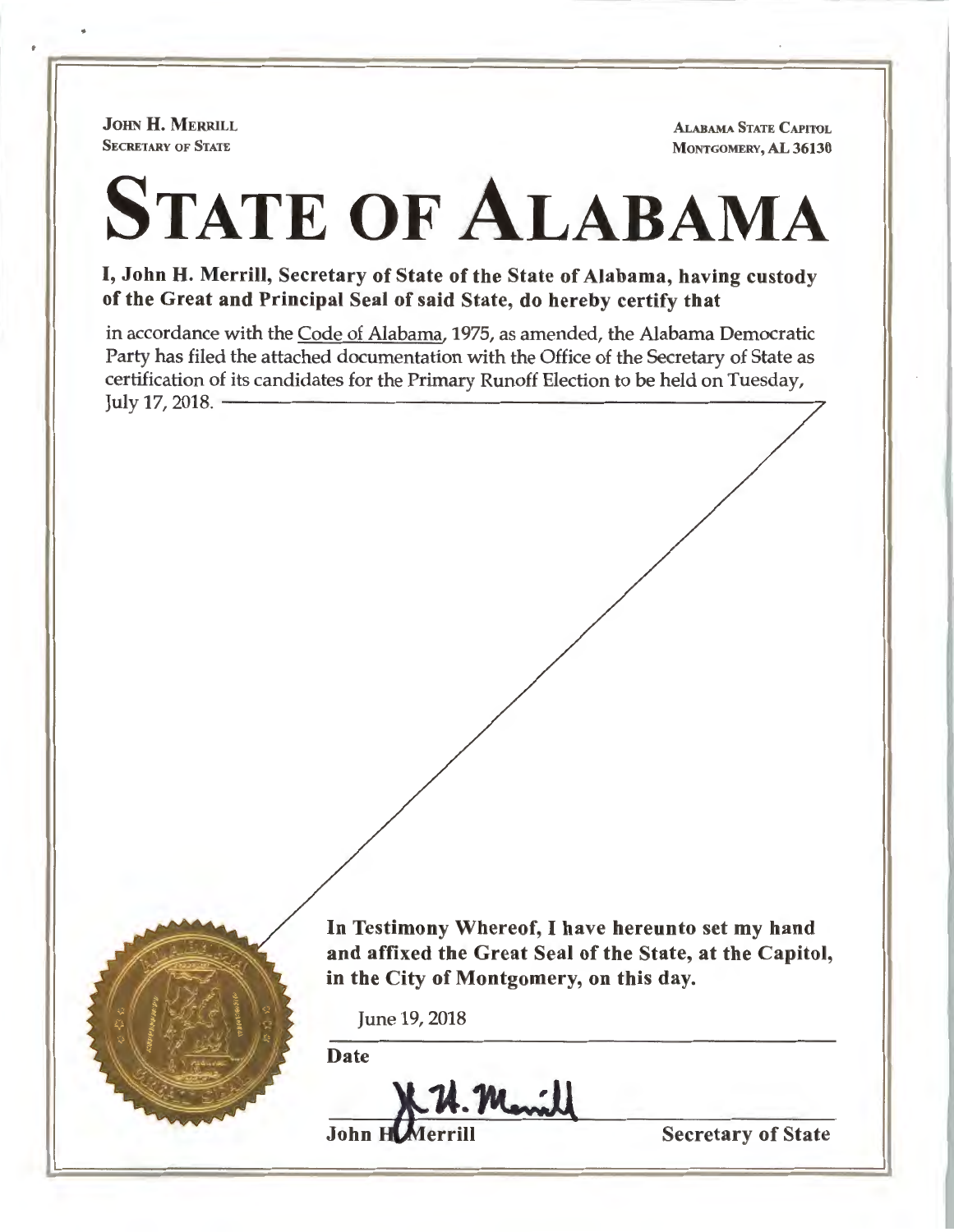

Post Office Box 950 Montgomery,AJabama 36101-0950

p - 334.262.2221 f- 334.262.6474

*www.aladems.org* 



## Candidate Certification

## for the

## Second Primary (Runoff) Election, July 17, 2018

As Chair of the Alabama Democratic Party {State Democratic Executive Committee of Alabama), I, Nancy Worley, do hereby certify the individuals on the attached document, as the top two vote recipients in their Primary Election on June 5, 2018, as candidates to run in the Democratic Second Primary (Runoff) Election on Tuesday, July 17, 2018.

Given under my hand and the Seal of the State Democratic Executive Committee of Alabama, this 15th day of June, 2018.

*I* 

Chair

tness

15/18

Date

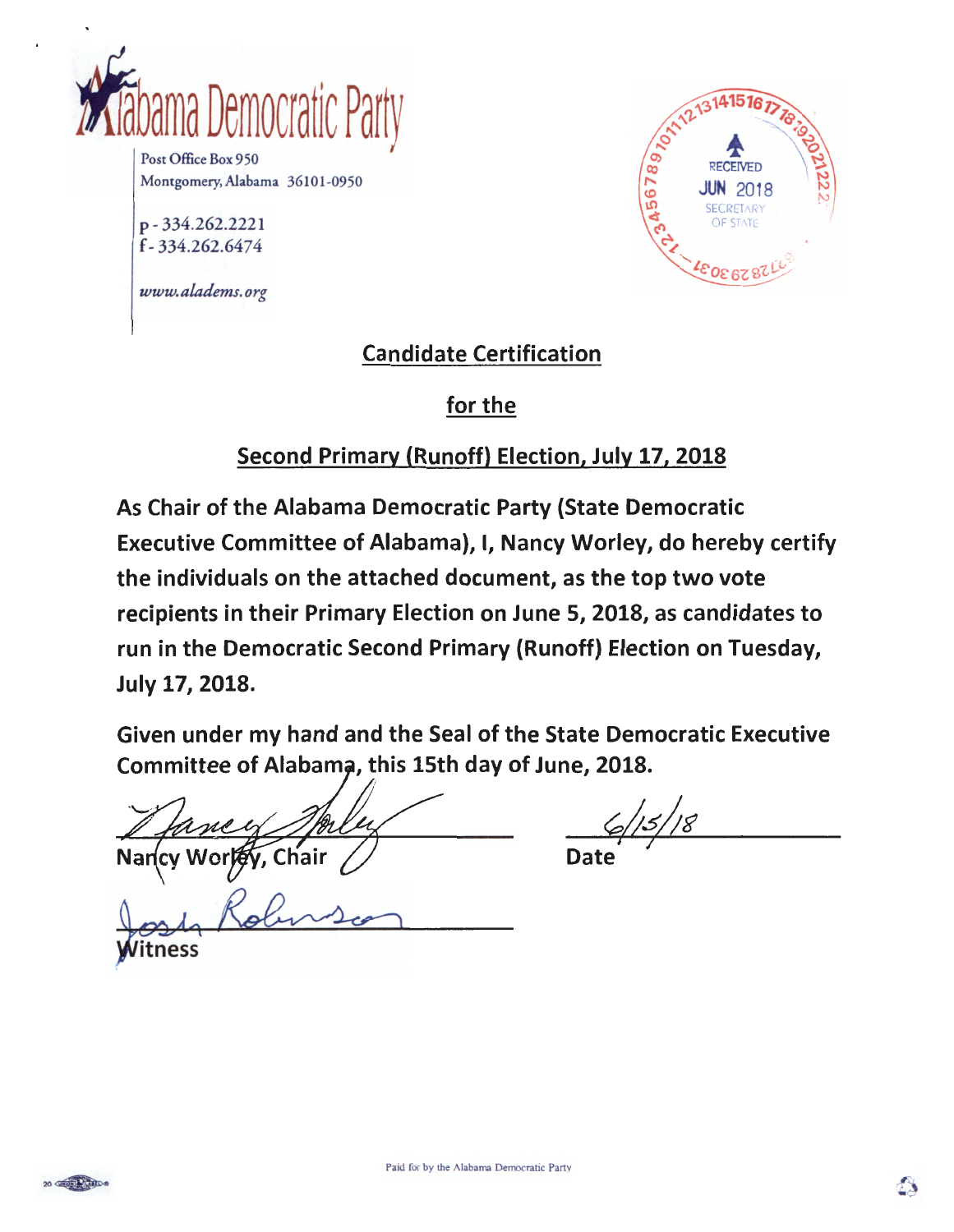**Alabama State Senate 7**  Deborah Barros Deidra Willis

**Alabama State Senate 26**  "Coach" David Burkette John Knight

**Alabama State House 54:**  Jacqueline Gray Miller Neil Rafferty

**Alabama State House 77:**  Malcolm Calhoun Tashina Morris

**Alabama State House 78:**  Kirk Hatcher Alvin Holmes

**Alabama State House 82:**  Johnny Ford Pebblin Walker Warren

**Alabama State House 83:**  Jeremy "Mr. EYG" Gray Pat "Patsy" Jones

**District Judge, Jefferson County Pl 3:**  Pamela Wilson Cousins

Lashunta "Shun" White-Boler

**District Judge, Jefferson County Pl 9:**  Kechia Davis Debra Weston-Pickens

**Circuit Clerk, Jefferson Co:**  Jackie Anderson-Smith Eyrika L. Parker

**Circuit Clerk, Perry Co:**  Quavelyn Pryor Coleman Mia Jacobs-Turner